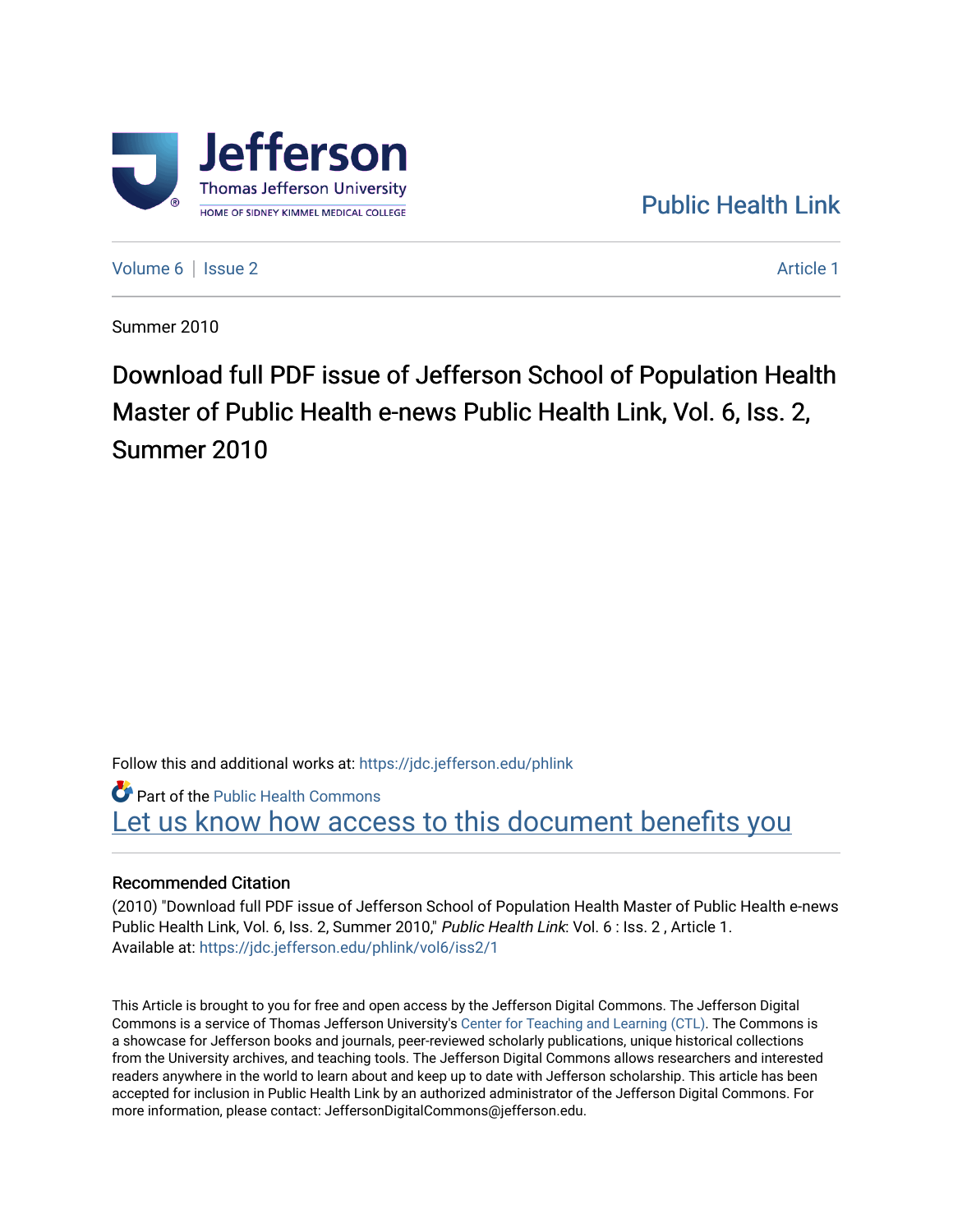JSPH

**SUMMER 2010 VOLUME 6, ISSUE 2**



#### **MPH Program Mission**

The mission of the graduate Master of Public Health (MPH) program is to enhance the health of our communities through the development of future public health leaders via multidisciplinary education, research, community practice, and service.

#### **MPH Program Vision**

Our vision is that the Thomas Jefferson University's MPH program is recognized as a center of excellence for integrative population health training throughout the greater Philadelphia region and beyond.

#### **MPH Program Goals**

## **Instruction Goals**

To provide all MPH students with quality graduate level education in core and elective courses and in community-based learning opportunities via Clerkship and Capstone projects that facilitate student mastery of public health competencies.

#### **Research Goals**

To provide opportunities and train all MPH students in the development and translation of public health research through coursework and the Capstone research project.

#### **Service Goals**

To provide structured service-learning opportunities for students through Clerkship, Capstone and other continuing education initiatives as formal and informal components of the MPH program and to encourage faculty to participate in public health community.

# **Public Health Link**

**JEFFERSON SCHOOL OF POPULATION HEALTH MASTER OF PUBLIC HEALTH E-NEWS** 

## MPH Spotlight **JoAnne Fischer, Maternity Care Coalition**

 JoAnne Fischer, Executive Director of the Maternity Care Coalition (MCC), has served on the Community Advisory Board of the Jefferson School of Population Health MPH program since it's founding. She was the recipient of the Excellence in Community Service Award by

Jeff SAPHE in 2007. MCC's mission is to improve maternal and

child health and wellbeing through the collaborative efforts of individuals, families, providers, and communities. Major program initiatives include the MOMobile, Early Head Start, Family Start, Cribs for Kids, Research and Policy programs. The groundbreaking work of MCC in providing education (and labor support) to pregnant and parenting incarcerated women at Riverside Correctional Facility has been featured in a piece by the BBC that highlights MCC's advocacy success in halting the process of shackling prisoners during birth. The segment can be viewed on MCC's website at:

www.momobile.org/news/HardLabour.html. Legislation is now pending to eliminate this practice statewide.

 It is the day to day work in supporting families that distinguishes MCC's work. MCC Advocates link women to important public benefits and community resources provide a listening ear and encouragement and educate women about HIV prevention, safe sleep, immunizations, breastfeeding, smoking cessation, lead reduction, and healthy eating. Advocates support families in the transition to parenthood and to ensure optimal growth and development of their babies.

 Jefferson students have been working with MCC in a variety of capacities. Naima Black, Northwest MOMobile site manager describes the work of one Jefferson student: "Eager to have more community based experiences with families, Jacqueline Kohl joined the Northwest MOMobile team as an intern in January 2010. Given that she is a dual MD/MPH student at

Jefferson, she brings a wealth of knowledge and has enhanced our ability to serve our clients and their families. She has taken on a small client case load and is doing a fabulous job. Jackie is



*JoAnne Fischer, Executive Director Maternity Care Coalition (MCC)* 

also very helpful in finding medical information for specific issues our clients are dealing with and answering the more medical questions that come up from time to time." MPH student, Katie Mac-Lean has been working with MCC's Director of Policy, Letty Thall. Katie says "The

greatest part of working on my Clerkship with the Maternity Care Coalition entails working on 'Building a Breastfeeding Friendly Philadelphia'." This program focuses on policy changes and maternal care practices in Philadelphia identified by the CDC: 1) Implementation of evidence-based breastfeeding policies to improve practices in hospitals and birth centers and 2) Implementation of workplace policies and programs that support employed mothers to begin and continue breastfeeding. Katie describes her work at MCC, "I am helping identify community breastfeeding friendly champions by working with the Breastfeeding Advising Committee and helping to put together the "Breastfeeding-Friendly Business Awards Ceremony. In addition, Katie is publicizing local efforts with the "Breastfeeding Welcome Here" decal program. Katie says, "I am able to be directly involved with one of the essential services of public health- by informing, educating, and empowering the Philadelphia community about the benefits of breastfeeding."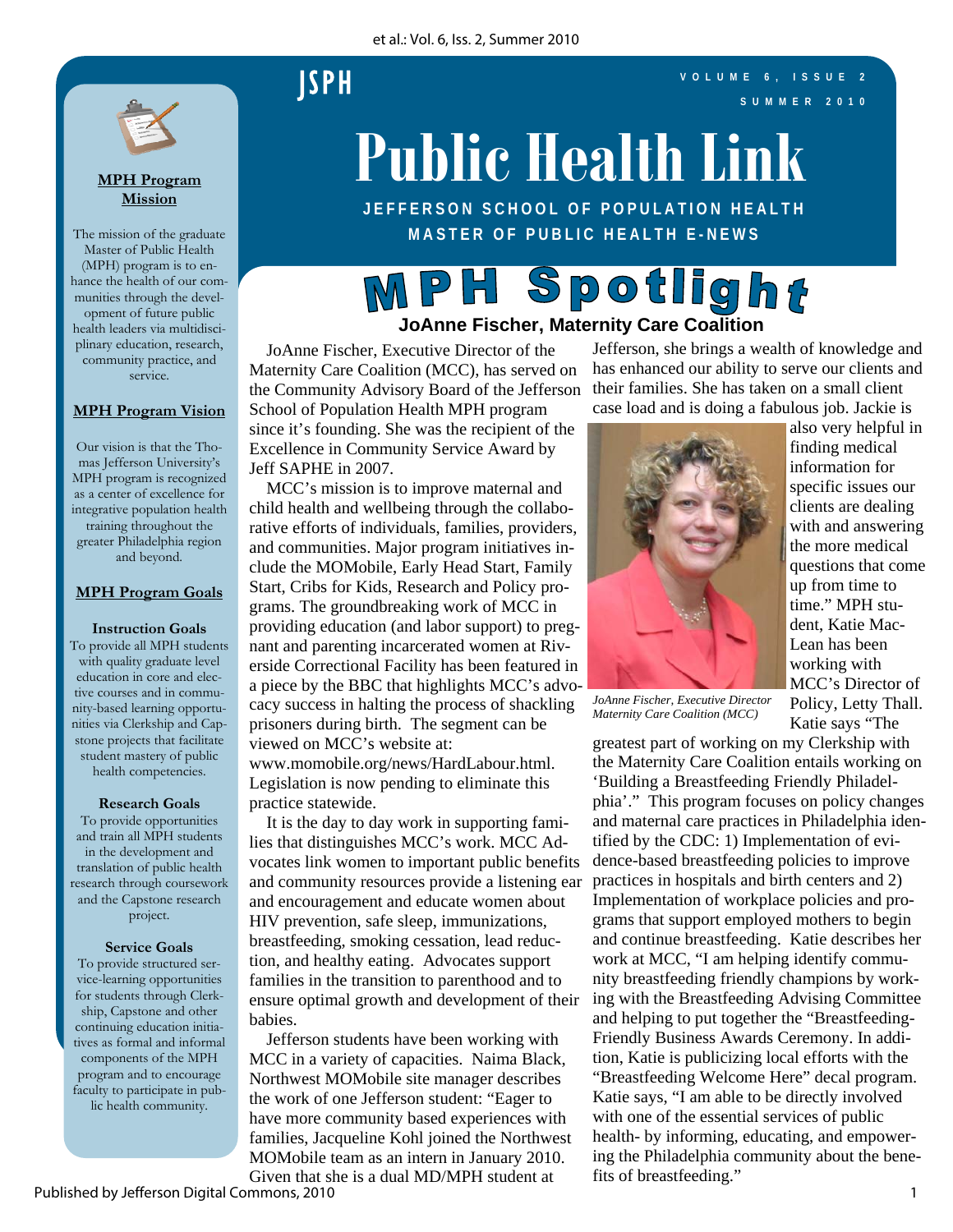## **Health Policy Forum 8:30-9:30am**

## **May 12**

#### **Changing Social Environments to Promote Health: Evidence, Opportunity, and Challenges**

Karen Glanz, PhD, MPH, *Penn Integrates Knowledge (PIK), Professor Medicine & Nursing, University of Pennsylvania Location: BLSB 105* 

## **June 9**

#### **Physician Leadership & Medical Group Performance: A National Study**

Louisa Baxter, MD, Msc, MRCP (UK) *Commonwealth Fund Harkness Fellow in Health Care Policy & Practice, JSPH Location: BLSB 101* 

## **PULSE**

Reminder to always check your Jefferson Email or have it forwarded to a personal email account.

Also, to keep checking the MPH Organization on Pulse for various announcements for jobs and other opportunities.

## **13th Annual Health Education Advocacy Summit Student Perspectives**

From March  $6-8<sup>th</sup>$ , I had the opportunity to join over 100 health advocates, educators and students in Washington, DC to participate in the  $13<sup>th</sup>$  Annual Health Education Advocacy Summit, organized by the Coalition of National Health Education Organizations. Participants attend sessions designed to polish their advocacy skills, regardless of previous experiences. In addition, time is spent reviewing the Coalition's legislative priorities and preparing participants to meet with legislators to discuss those areas.

 The Summit began on Saturday afternoon with a welcome followed by break-out sessions. As a first time advocate, I attended beginner sessions that covered basics of the legislative process, and an overview of hill visits. Later that weekend, we heard more about the legislative priority areas. These included increased funding for state preventive health efforts, school health programs, and community programs that address racial and ethnic disparities, as well as inclusion of

 Fellow MPH student, Jacqueline Kohl and I attended the 2010 Health Education Advocacy Summit held in Washington, DC, March  $6-8$ <sup>th</sup>. The summit was organized by the Society for Public Health Education, SO-PHE, a collaborator within an eight organization, 30,000 member coalition entitled the Coalition of National Health Education Organizations.

 The summit works as a professional development experience for public health students in advocating for public health funding. At the same time, utilizing the public health students as advocates, the summit allows SO-PHE to advocate for public health funding on a large scale by reaching a number of senators and representatives from a number of different states and communities on one day.

The first two days of the summit began in

health education with reauthorization of the Elementary and Secondary Education Act. On Sunday, we sat with other state delegates to plan our visits.

 Visiting Capitol Hill on Monday was an incredible experience. I had the opportunity to meet with the policy aides for Senator Robert Casey of Pennsylvania, and Representatives Robert Brady and Chaka Fattah from Philadelphia. In addition, I was able to lead the meeting for Representative Brady, and while the idea of this intimidated me on Saturday, by Monday I felt confident and well-prepared. These meetings offered a brief glimpse at how laws are made in our nation, and an opportunity to be part of the process.

 Public policy and public health are inextricably linked. After this experience, I hope to become more involved in this process, on national, state and local levels.

*-Jacqueline Kohl, MD/MPH Student* 

conference type fashion. Presentations focused on basic and advanced level advocacy and the specific topics and appropriations for which we would advocate. Presenters included health



educators from SOPHE, Brigham Young University, Towson University, University of North Carolina, Greensboro,

the Centers for Disease

*Continued on page 3* 

*Left to Right: Brian Burke, MPH Student, Jacqueline Kohl, MD/MPH Student, Dr. Rob Simmons, MPH Program Director* 

Control and Prevention (CDC) and Thomas Jefferson University, School of Population Health, program director, Dr. Rob Simmons.

The basic and advanced level advocacy pres-

**PUBLIC HEALTH LINK** 

**VOL. 6 (1)**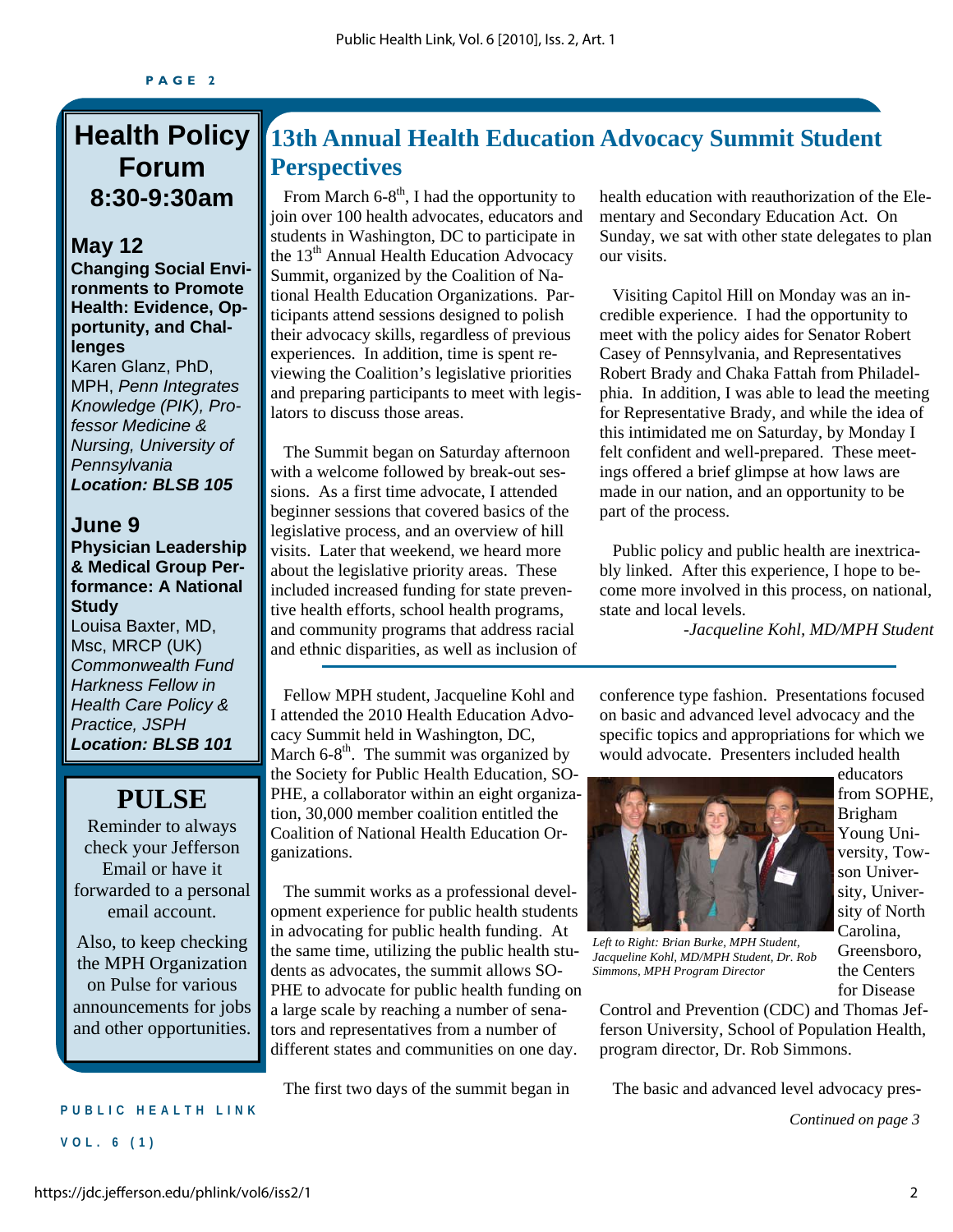### **13th Annual Health Education Advocacy Summit Student Perspectives (Cont'd)**

entations highlighted what to expect when meeting with the aides and offered simple do's and don'ts. In addition, the interactive programming allowed participants to network amongst fellow public health students, undergraduate and graduate from different schools around the nation.

 Presentations also highlighted the targeted programs for the 2010 summit. This year's summit focused on the Racial and Ethnic Approaches to Community Health, REACH US program, the Preventive Health and Health Services Block grant, the Division of Adolescent and School Health's DASH Coordinated School Health program, and the Elementary

and Secondary Education Act.

 On Monday morning, the summit students stormed the Senate and House buildings en masse. It wasn't until my colleagues and I walked up the street to Capitol Hill that I began to feel empowered and believe in the work that I would be doing that day.

 The legislative aides with whom we spoke were engaging, receptive and knowledgeable on the topics that we discussed. The weekend was a great experience! I highly recommend.

*-Brian Burke, MPH Student* 

## **Health Reform Provides Major Benefits to Public Health**

 After over a year of national debate and discussion, President Obama has signed into law the Patient Protection and Affordable Care Act and its accompanying law, the Health Care and Education Reconciliation Act of 2010. Whatever one's view of the law's impact on health care in the U.S. and the cost for the provision of such care, one thing is very clear, public health and health promotion will be positively impacted by the new law and its allocations to improve public health and prevention services over the next decade.

 Following are some of the highlights of our new health law that will impact on public health:

- **Essential Health Benefits Requirements**  Includes an essential health benefits package that includes preventive and wellness services, chronic disease management, maternity and newborn care, mental health and substance useservices, and pediatric services, among other services.
- **Coverage of Preventive Health Services** Mandates coverage for evidence-based preventive health services including immunizations and preventive care screenings
- **Medicare Coverage of Annual Wellness Visit Providing a Personalized Prevention Plan –**  Provides Medicare Part B coverage, with no co-

payment or deductible, for personalized prevention plan services.

- **Removal of Barriers to Preventive Services in Medicare –** Waives coinsurance requirements for most preventive services, requiring Medicare to cover 100 percent of the costs.
- **Improving Access to Preventive Services for Eligible Adults in Medicaid – Expands the** current Medicaid State option to provide other diagnostic, screening, preventive, and rehabilitation services
- **Coverage of Comprehensive Tobacco Cessation Services for Pregnant Women in Medicaid –** Requires states to provide Medicaid coverage for counseling and pharmacotherapy for tobacco cessation by pregnant women.
- **Incentives for Prevention of Chronic Diseases in Medicaid–** Provides state incentives for healthy lifestyle programs to Medicaid beneficiaries.
- **National Prevention, Health Promotion & Public Health Council** – Creates a Council within the federal government of all key federal agencies to provide coordination and leadership on prevention, wellness and health promotionpractices, the public health system and integrative health care in the U.S. and to develop a National Prevention Strategy.

*Continued on page 4* 

**Save the Dates**

**May 18 Greater Philadelphia Schweitzer Fellowship Program Presents: 3rd Annual Celebration of Service 5-7:30PM, BLSB 101 Info: Nicole.Cobb@ jefferson.edu** 

**May 24 Commencement** 

**July 13 1:30PM & July 15 9:30AM Capstone Presentations Abstracts will be due June 30 for those who plan to present.** 

**PUBLIC HEALTH** 

**VOL. 6 (1)**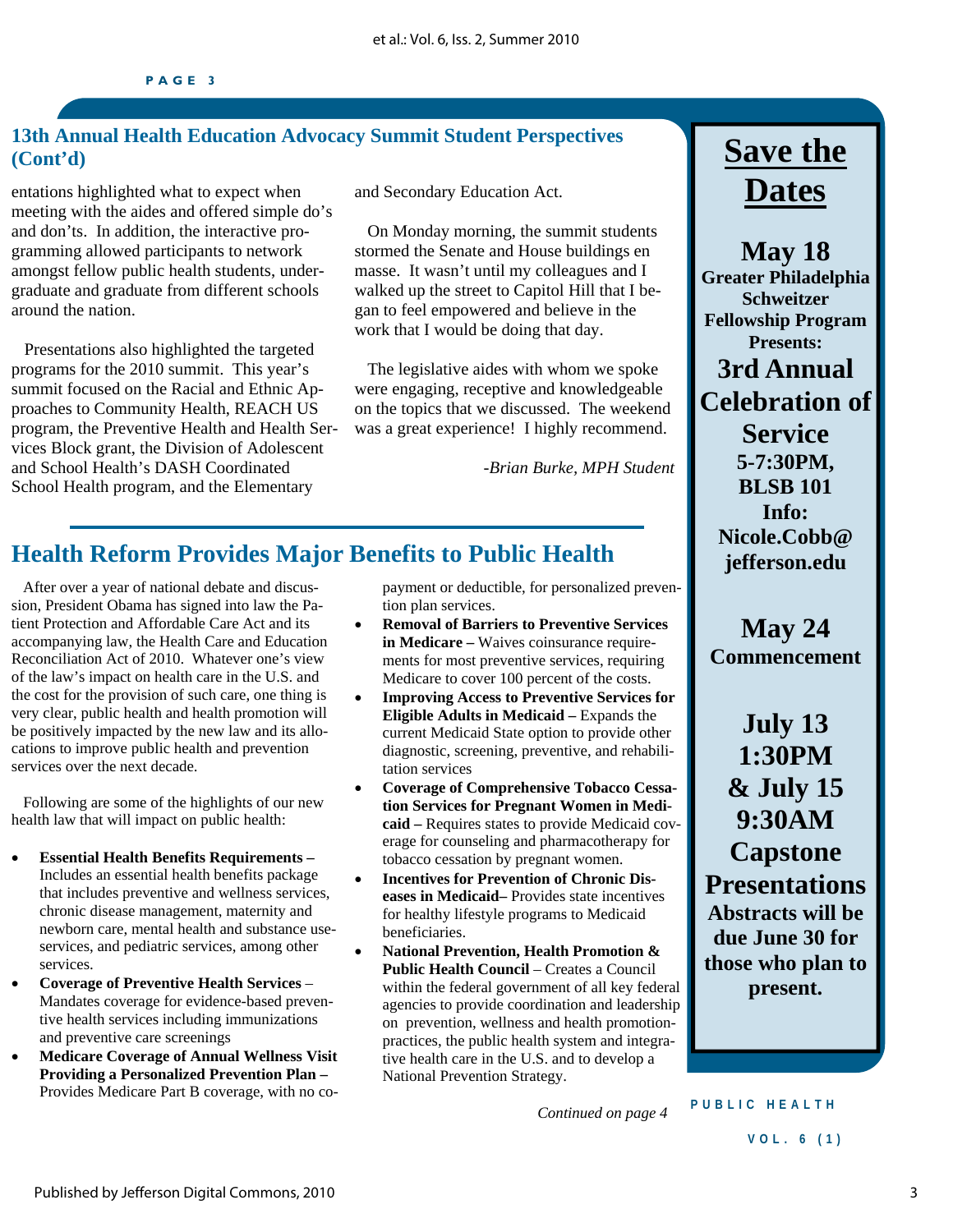#### **PAGE 4**

## **Upcoming**

**The 19th Annual Dr. Raymond C. Grandon Lecture: Health as an Economic Strategy** 

Speaker: Dee W. Edington, PhD, *Director Health Management Research Center University of Michigan* 

**May 6, 12-2 PM Connelly Auditorium Hamilton Building 1001 Locust Street** 

> **For more info: 215-955-6969**

> > **\_\_\_\_\_\_\_\_\_\_**

#### **Inaugural Year of Jefferson School of Population Health**

Celebration one year program & reception.

**May 11, 4-6 PM Connelly Auditorium Hamilton Building 1001 Locust Street** 

**RSVP Jeannine.Kinney @jefferson.edu 215-955-0194** 

#### **PUBLIC HEALTH LINK**

**VOL. 6 (1)** 

## **Health Reform Provides Major Benefits to Public Health (Cont'd)**

- **Prevention and Public Health Fund** Establishes a fund to provide for an expanded and sustained national investment in prevention and public health programs. The Fund will support programs authorized by the Public Health Service Act, for prevention, wellness and public health activities, including prevention research and health initiatives. By 2015, the fund will average \$ 2 Billion annually.
- **Community Health Centers and the National Health Service Corps Fund -**Creates a Community Health Center Fund that funds a Community Health Center program, the National Health Service Corps, and construction and renovation of community health centers.
- **Prevention Education & Outreach Media Campaign –** Establishes and implements a national science-based media campaign on health promotion and disease prevention.
- **School-Based Health Centers** Provides grants to support school-based health centers, with an emphasis on communities with barriers in access to health services.
- **Healthy Aging, Living Well; Evaluation of Community-Based Prevention; and Wellness Programs for Medicare Beneficiaries –** Provides resources for competitive grants five-year pilot programs to provide public health community interventions and screenings for individuals who are between 55-64 years old.
- **Nutrition Labeling of Standard Menu Items at Chain Restaurants –** Establishes nutrition labeling of standard menu items at chain restaurants (20 or more locations nationwide.
- **Reasonable Break Time for Nursing Mothers –** Requires employers to provide reasonable break times and a place for nursing mothers
- **Research on Optimizing the Delivery of Public Health Services –** Funds research in the area of public health services and systems.
- **Understanding Health Disparities: Data Collection and Analysis –** Funds data collection on race, ethnicity, gender, geographic location, socioeconomic status, language and disability status, in addition to data at the smallest geographic level.
- **Employer-Based Wellness Programs** Provides employers with grants and technical assistance and tools for the development and evaluation of worksite wellness programs.
	- **National Diabetes Prevention Program** Establishes a CDC National Diabetes Prevention

Program targeted at adults at high risk for diabetes

• **Public Health Workforce Recruitment and Retention Programs – Establishes a public** health workforce loan repayment program to eliminate critical public health workforce shortages in Federal, State, local and tribal public health agencies.



• **Training for Mid-Career Public and Allied Health Professionals –**  Provides grants and scholarships to mid-career public health and allied health professionals to enroll in degree or professional training programs.

- **Grants to Promote the Community Health Workforce –** Provides grants to promote positive health behaviors and outcomes for populations in medically underserved communities through the use of community health workers.
- **Fellowship Training in Public Health** Authorizes funding for fellowship training in applied public health epidemiology, public health laboratory science, public health informatics, and expansion of the epidemic intelligence service to address workforce shortages in State and local health departments.
- **Preventive Medicine & Public Health Training Grant Program –** Provides grants to provide training to graduate medical residents in preventive medicine specialties.

 The public health provisions of the new law did not receive much media attention compared to other components of the health reform bill. Yet, its impact will provide much needed services for a public health and preventive health infrastructure that has been greatly reduced over the past decade. Speaking for the public health community, it couldn't have come soon enough!

> *-Rob Simmons, DrPH, MPH, CHES, CPH, MPH Program Director*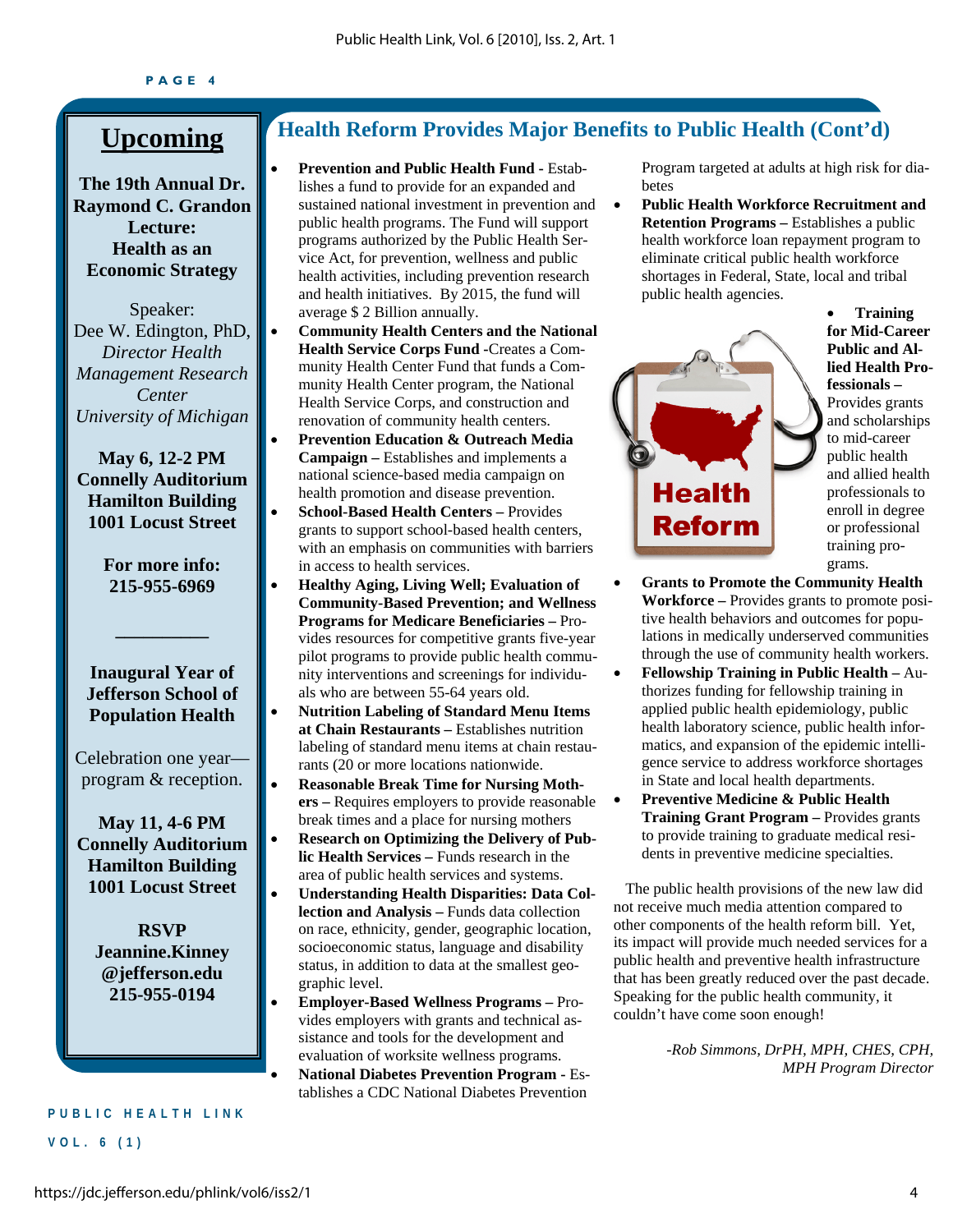## **Food Inspection Opportunity**

 Earlier this year, the Philadelphia Department of Health offered the School of Population Health a unique opportunity: students were invited to accompany health workers from the Office of Food Protection on inspections throughout the city. On December  $1<sup>st</sup>$ , 2009, I spent the morning doing just that. After arriving, I had a brief tour of the office and received a food safety manual to read over.

Soon after, I left with one of the employees to observe an unannounced visit to a large restaurant school kitchen.

 The inspector brought the report from a previous in-

spection in order to follow-up on outstanding issues, including certification of food safety training for restaurant managers. After confirming that all

paperwork was up to date, we began to tour the facility, including the kitchen, all food storage areas and the trash disposal site. We tested that cleansing and sterilizing equipment was functioning properly, and that students in the kitchen adhered to safety standards. We also checked the expiration date and storage of all food items, and disposed of several items that were expired. The inspector confirmed that refrigerators and freezers were at the proper temperature for safe food storage, and that food was being heated to proper temperatures.

 The employee I observed explained each of the requirements and took the time to answer my questions about the inspection and the follow-up process. The experiences of that morning gave me an inside glimpse at how the Philadelphia Department of Public Health works to protect consumers and ensure safe food handling.

*-Jacqueline Kohl, MD/MPH Student* 

## **Congratulations, Spring Capstone Presenters**

- **Pamela Ferreira:** Review of Homicides in Philadelphia and their Relationship to Drugs and Alcohol
- **Eugene Goeser:** The Passage of Pennsylvania's Act 62 on Autism: From Concept to Health Policy
- **Katie Thomas:** Caring for the Amish and the Implications of the Community's Decision to Reject Participation in Health Insurance and Government- Assistance Programs: A Policy Analysis
- **Megha Vaid:** Assessment of Patient and Provider's Knowlege, Attitude, Beliefs, and Practices Related to Oral Health Care during Pregnancy
- **Amina Wirjosemito:** Using Community Based Participatory Research and Community Engagement Approaches with Established Community Partnerships to Assess Barriers to HPV Immunization with Gardasil in Underserved Girls and Adolescents in a Philadelphia Neighborhood





**JSPH wishes all of you a safe and happy summer. See you in the fall!** 

**PUBLIC HEALTH LINK VOL. 6 (1)**